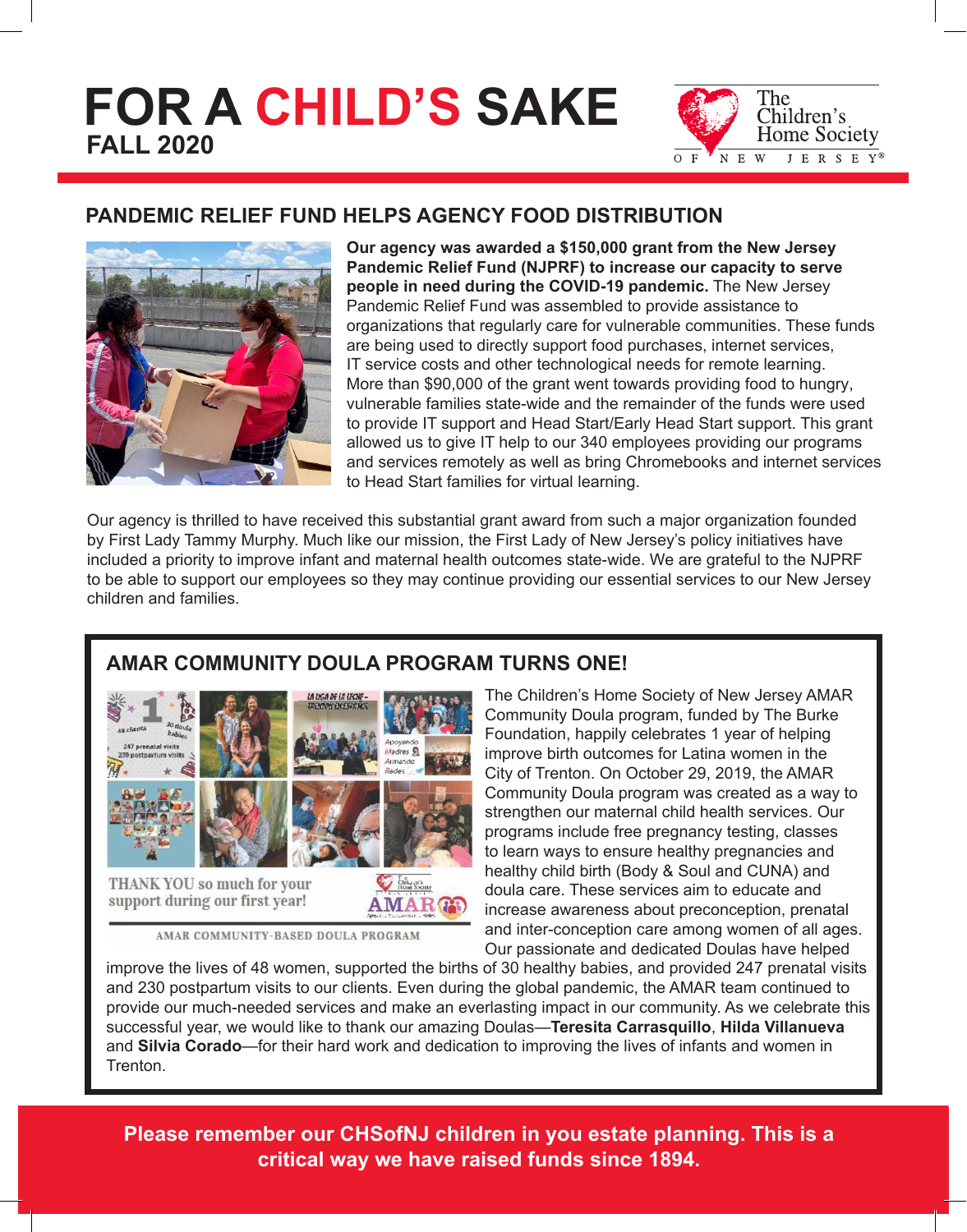### **126TH ANNIVERSARY GALA "SEEDS TO BLOOMS" GOES VIRTUAL**



**The Children's Home Society of New Jersey is proud to have successfully celebrated our 126th Anniversary Gala—Seeds to Blooms**. For the first time in the agency's history, our 2020 Gala Committee (led by Gala Chairs Tim & Mary Anne Ryan and Jim & Sheri Shea) was tasked with coordinating a fully virtual gala event. The event, which took place on Saturday, October 3, 2020, featured a video premiere **https://vimeo.com/manage/464539438/** that showcased our real agency stories. Over 125 viewing screens with an average of 5 viewers for each screen allowed 725 attendees to come to our gala. At the video premiere, attendees also participated in our online silent auction and were able to browse and bid on 85 wonderful packages. We warmly thank the hard working gala committee: Pamela Cipriano, Angela McManimon, Justin

Girard, Jocelyn Rock, Beth Ferriano and Cordelia Staton. We would like to thank everyone who both shared and supported our virtual gala—you made it possible for our agency to bring in funding for our children during covid times.

#### **VIRTUAL GIVING SEASON**



In the midst of the global pandemic, our agency has continued to find creative ways to run our annual fundraisers and drives. We have successfully hosted a virtual **Back to School Drive** where we collected thousands of school items for children in the communities we serve throughout New Jersey and Eastern Pennsylvania. We would like to thank **You Give Goods** virtual fundraising platform for making this year's virtual Back to School Drive a success. We are forever grateful to all of our corporate supporters, individual donors, family and friends for helping us collect more than 5,000 items for this year's school drive. Many of our families have been directly impacted economically by the current pandemic and were unable to get the necessary school supplies they needed in order to ensure their children had a successful school year. Because of our caring donors, hundreds of our children received all of the supplies needed for their school year! Thank you so much for supporting our agency and our mission of **saving children's lives and building healthy families!**

## **INTRODUCING NEW EXECUTIVE ASSISTANT TO CEO ISAIRA ROSARIO**



The Children's Home Society of New Jersey would like to congratulate longtime CHSofNJ employee **Isaira Rosario** on becoming the new **Executive Assistant** to our President and CEO, Donna Pressma. Isaira has been working diligently with our agency for 15 years and in that time, has filled many vital roles.

In 2005, Isaira began her career at CHSofNJ as a Program Assistant in our CUNA program, a Maternal and Child Health Educational/Mentoring program for Latino women. She then transferred to our Kinship Connection program, a federal initiative supporting kinship families

in their effort to raise kin children and navigate legal guardianship. Confident in her ability and belief that she wanted to continue advocating for others, Isaira applied for a position in our Human Resources department and worked as an HR Associate for 5 years.

Outside of work, Isaira enjoys volunteering and helping out within her community. She is a member of the Latino Vision Council Committee of the United Way of Mercer County and volunteered at Capital Health NICU as March of Dimes bed side support and also as translator. Isaira enjoys working at CHS and truly believes in our mission and in advocating for people who are in need. Congratulations and good luck, Isaira, as you take on your new role as Executive Assistant to the CEO.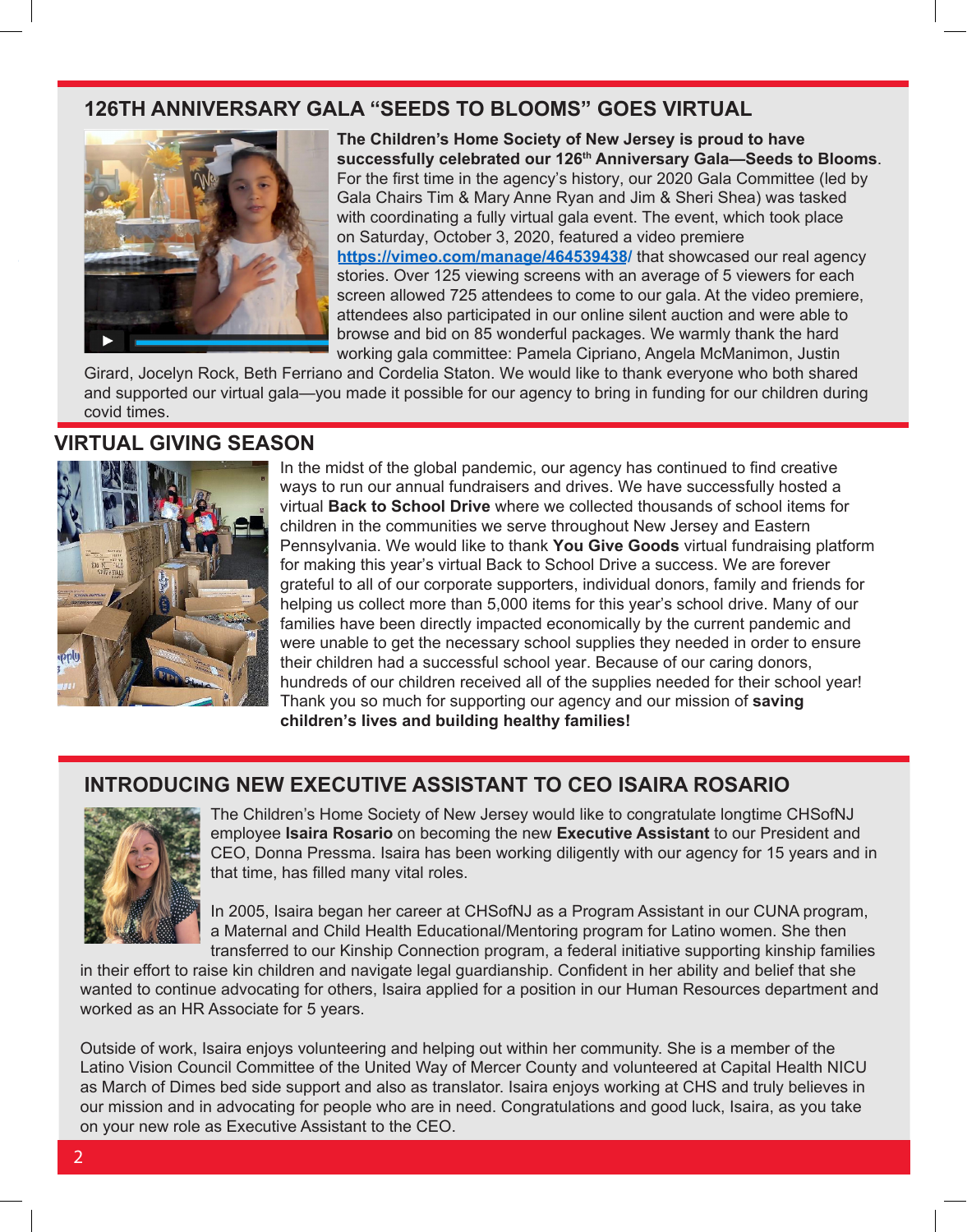| <b>CORPORATE AND FOUNDATION</b>           | <b>AMOUNT</b> | <b>IN SUPPORT OF</b>     |
|-------------------------------------------|---------------|--------------------------|
| <b>CONTRIBUTIONS MADE BETWEEN</b>         |               |                          |
| 5/28/2020 AND 10/23/2020                  |               |                          |
| <b>Smith Family Foundation, Inc.</b>      | \$850.00      | <b>FSC</b>               |
| <b>Highland Mills Foundation</b>          | \$1,000.00    | <b>UNRESTRICTED</b>      |
| <b>Roundview Capital, LLC</b>             | \$1,000.00    | <b>GALA</b>              |
| <b>Insurance Auto Auctions, Inc.</b>      | \$1,429.40    | <b>UNRESTRICTED</b>      |
| <b>Best Buy Foundation</b>                | \$5,000.00    | <b>POSITIVE IMPACT</b>   |
| <b>Public Consulting Group, Inc.</b>      | \$5,000.00    | <b>UNRESTRICTED</b>      |
| <b>Mid Atlantic Arts Foundation</b>       | \$5,000.00    | <b>TEDI</b>              |
| <b>Smith Family Foundation, Inc.</b>      | \$5,000.00    | <b>FSC</b>               |
| <b>Janssen Pharmaceuticals</b>            | \$5,000.00    | <b>TEDI</b>              |
| <b>Bristol-Myers Squibb Company</b>       | \$7,500.00    | <b>POSITIVE IMPACT</b>   |
| <b>Turrell Fund</b>                       | \$7,830.00    | <b>DOULA</b>             |
| <b>Reinvestment Fund</b>                  | \$10,000.00   | <b>COVID</b>             |
| <b>Community Foundation of New Jersey</b> | \$10,000.00   | <b>UNRESTRICTED</b>      |
| <b>Bristol-Myers Squibb Company</b>       | \$10,000.00   | <b>POSITIVE IMPACT</b>   |
| <b>Bunbury Fund of the Princeton Area</b> | \$10,000.00   | <b>FISCAL</b>            |
| <b>Community Foundation</b>               |               |                          |
| <b>AT&amp;T Foundation</b>                | \$10,000.00   | <b>POSITIVE IMPACT</b>   |
| <b>OceanFirst Foundation</b>              | \$15,000.00   | <b>CLINICAL SERVICES</b> |
| <b>Munich Reinsurance America</b>         | \$15,000.00   | <b>UNRESTRICTED</b>      |
| <b>Geraldine R. Dodge Foundation Inc.</b> | \$32,500.00   | <b>TEDI</b>              |
| <b>Community Foundation of New Jersey</b> | \$150,000.00  | <b>WIC</b>               |

#### **KIDS HELPING KIDS**



**Elizabeth Banas,** from our Girl Scout Troop, put together an exciting project where she taught young children at our Heritage North Family Success Center (HNFSC) about Science. Elizabeth's project, named Gold Award Project—The Future is Bright Exploring Science, was created to teach children about Science, Technology, Engineering and Math (STEM). She believes that every child deserves a chance to learn about the world of science and how impactful it is now and will continue to be in the future. Elizabeth designed her project to help children in grades K-8. To engage the children, she created age-appropriate experiments for grades K-5 and 6-8. While performing the experiments, Elizabeth explained the science concepts that occurred

and welcomed questions from the children. Her Chemistry experiments showed her that the kids loved experiments about the three states of matter as well as experiments that changed colors. In Physics, Elizabeth found that the children loved the concept of construction, particularly catapult building.

Thank you, Elizabeth, for believing in our children and their futures! We are so lucky to have a Girl Scout Troop like you in partnership with our organization!

All of Elizabeth's experiments can be found on her project website where she shares instructions and supplies needed to successfully perform all experiments. To see Elizabeth's exceptional work, you can visit the following link below.